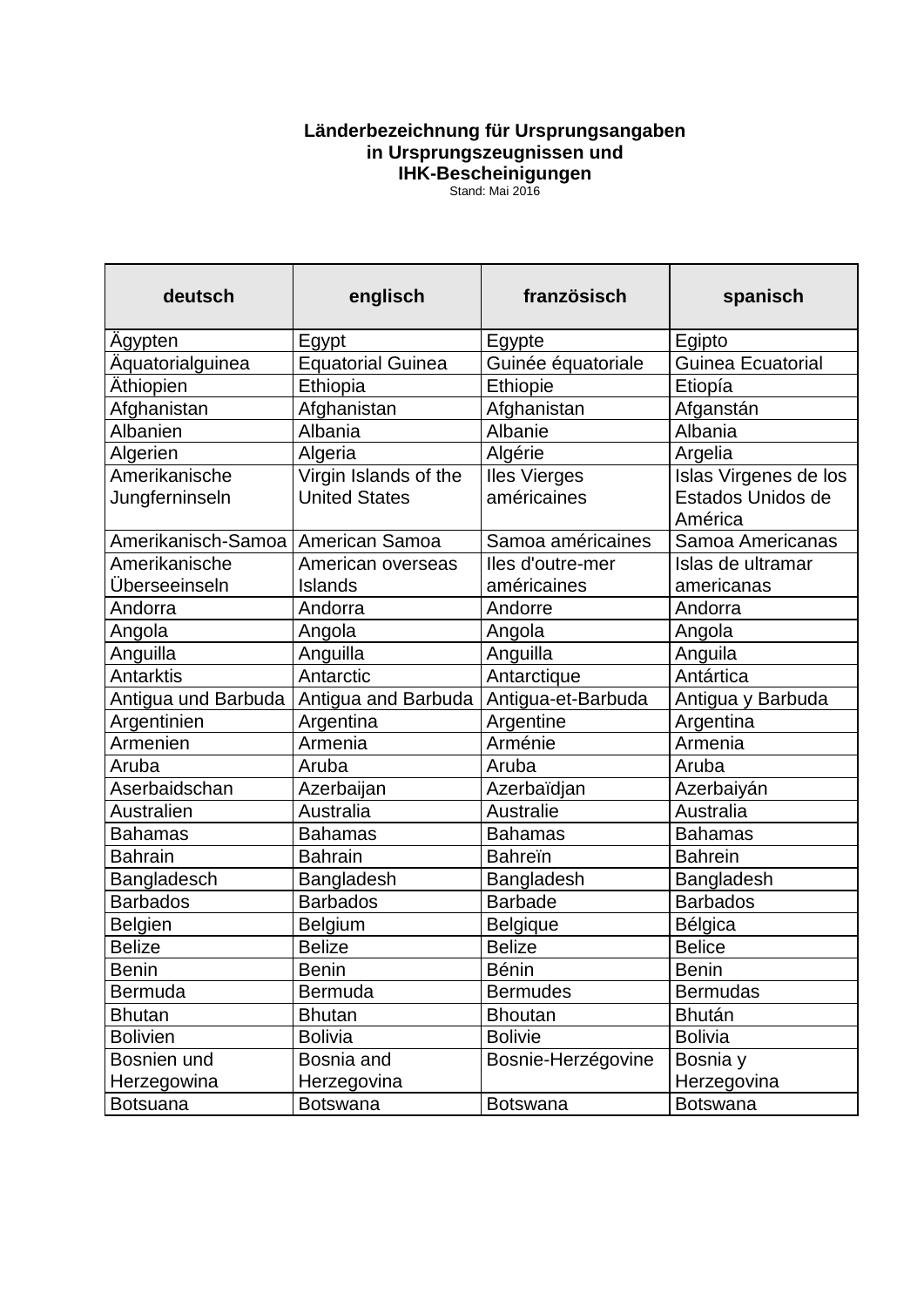| deutsch                       | englisch                      | französisch                      | spanisch                   |
|-------------------------------|-------------------------------|----------------------------------|----------------------------|
| <b>Bouvetinseln</b>           | <b>Bouvet Island</b>          | <b>Ile Bouvet</b>                | <b>Isla Bouvet</b>         |
| <b>Brasilien</b>              | <b>Brazil</b>                 | <b>Brésil</b>                    | <b>Brasil</b>              |
| <b>Britische</b>              | <b>British Virgin Islands</b> | <b>Iles Vierges</b>              | <b>Islas Virgenes</b>      |
| Jungferninseln                |                               | britanniques                     | <b>Británicas</b>          |
| <b>Britisches Territorium</b> | <b>British Indian Ocean</b>   | territoire britannique           | Territorio Británico       |
| im Indischen Ozean            | Territory                     | de l'océan Indien                | de Océano Indico           |
| <b>Brunei Darussalem</b>      | <b>Brunei Darussalam</b>      | <b>Brunei Darussalam</b>         | Brunei Darussalam          |
| <b>Bulgarien</b>              | <b>Bulgaria</b>               | <b>Bulgarie</b>                  | <b>Bulgaria</b>            |
| <b>Burkina Faso</b>           | <b>Burkina Faso</b>           | <b>Burkina Faso</b>              | Burkina Faso               |
| <b>Burundi</b>                | <b>Burundi</b>                | <b>Burundi</b>                   | <b>Burundi</b>             |
| Ceuta                         | Ceuta                         | Ceuta                            | Ceuta                      |
| Chile                         | Chile                         | Chili                            | Chile                      |
| Volksrepublik China           | People's Republic of<br>China | République populaire<br>de Chine | República Popular<br>China |
| Cookinseln                    | Cook Islands                  | <b>Iles Cook</b>                 | <b>Islas Cook</b>          |
| Costa Rica                    | Costa Rica                    | Costa Rica                       | Costa Rica                 |
| Côte d'Ivoire                 | Côte d'Ivoire                 | Côte d'Ivoire                    | Côte d'Ivoire              |
| Dänemark                      | <b>Denmark</b>                | <b>Danemark</b>                  | Dinamarca                  |
| Deutschland                   | Germany                       | Allemagne                        | Alemania                   |
| Dominica                      | Dominica                      | Dominique                        | Dominica                   |
| Dominikanische                | Dominican Republic            | République                       | República                  |
| Republik                      |                               | dominicaine                      | Dominicana                 |
| <b>Dschibuti</b>              | Djibouti                      | Djibouti                         | Djibouti                   |
| Ecuador                       | Ecuador                       | Equateur                         | Ecuador                    |
| El Salvador                   | El Salvador                   | El Salvador                      | El Salvador                |
| Eritrea                       | Eritrea                       | Erythrée                         | Eritrea                    |
| <b>Estland</b>                | Estonia                       | Estonie                          | Estonia                    |
| Europäische Union             | <b>European Union</b>         | Union Européenne                 | Unión Europea              |
| oder<br>EU                    | oder                          | oder                             | oder                       |
|                               | EU                            | EU                               | EU                         |
| Färöer                        | Faroe                         | Féroé                            | Feroe                      |
| Falklandinseln                | <b>Falkland Islands</b>       | <b>Iles Falkland</b>             | <b>Islas Falkland</b>      |
| Fidschi                       | Fiji                          | Fidji                            | Fiji                       |
| Finnland                      | Finland                       | Finlande                         | Finlandia                  |
| Frankreich                    | France                        | France                           | Francia                    |
| Französisch-<br>Polynesien    | French Polynesia              | Polynésie française              | Polinesia Francesa         |
| Französische                  | <b>French Southern</b>        | Terres française de              | Tierras francesa de        |
| Südgebiete                    |                               | sud                              | sur                        |
| Gabun                         | Gabon                         | Gabon                            | Gabón                      |
| Gambia                        | Gambia                        | Gambie                           | Gambia                     |
| Georgien                      | Georgia                       | Géorgie                          | Georgia                    |
| Ghana                         | Ghana                         | Ghana                            | Ghana                      |
| Gibraltar                     | Gibraltar                     | Gibraltar                        | Gibraltar                  |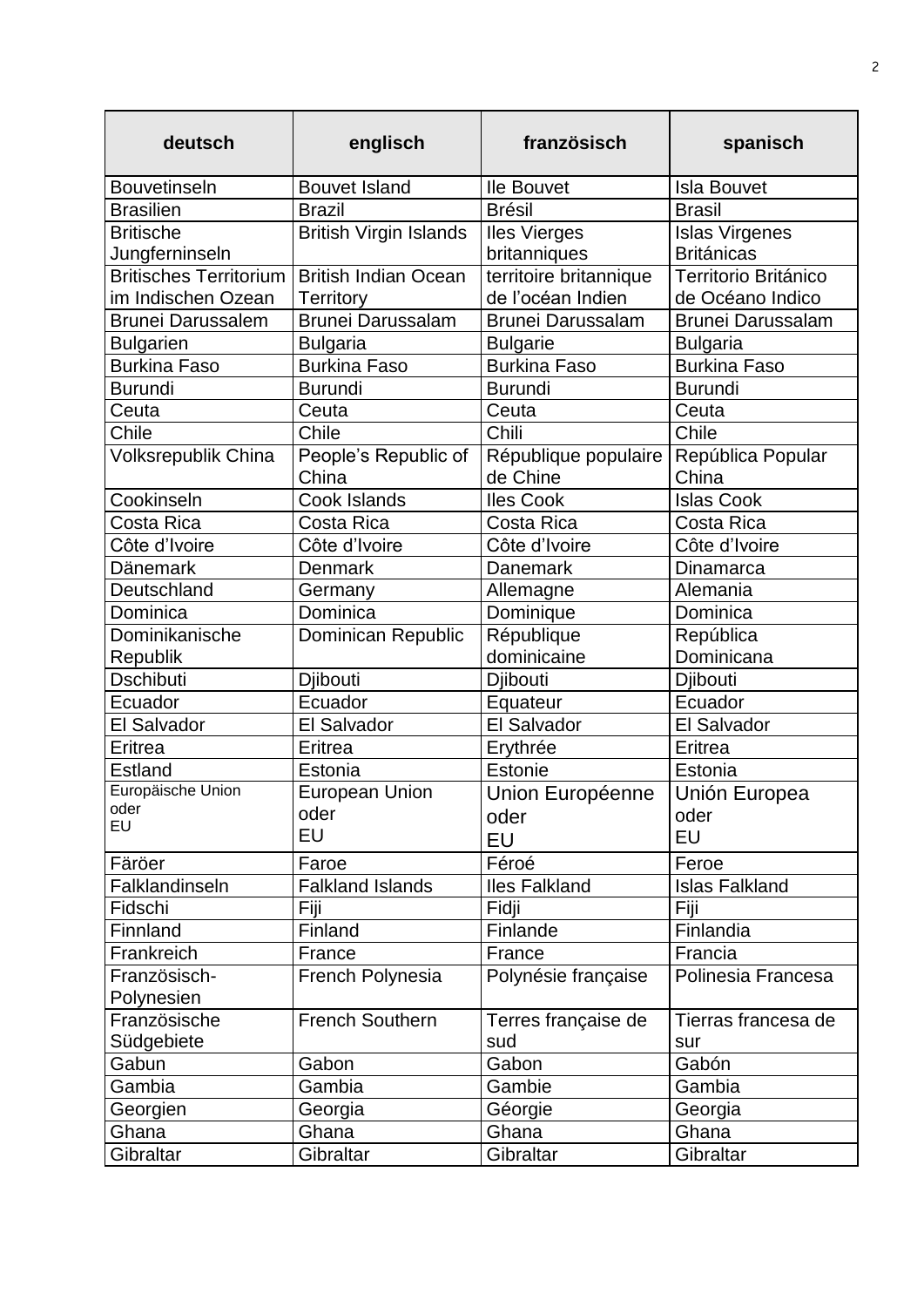| deutsch          | englisch                  | französisch          | spanisch              |
|------------------|---------------------------|----------------------|-----------------------|
| Grenada          | Grenada                   | Grenade              | Granada               |
| Griechenland     | Greece                    | Grèce                | Grecia                |
| Grönland         | Greenland                 | Groenland            | Groenlandia           |
| Großbritannien   | <b>Great Britain</b>      | Grande-Bretagne      | Gran Bretaña          |
| oder             | oder                      | oder                 | oder                  |
| Vereinigtes      | <b>United Kingdom</b>     | Royaume-Uni          | Reino Unido           |
| Königreich       |                           |                      |                       |
| Guam             | Guam                      | Guam                 | Guam                  |
| Guatemala        | Guatemala                 | Guatemala            | Guatemala             |
| Guinea           | Guinea                    | Guinée               | Guinea                |
| Guinea-Bissau    | Guinea-Bissau             | Guinée-Bissau        | Guinea-Bissau         |
| Guyana           | Guyana                    | Guyana               | Guyana                |
| Haiti            | Haiti                     | Haïti                | Haiti                 |
| Heard-Inseln und | <b>Heard and McDonald</b> | Iles Heard et        | <b>Islas Heard y</b>  |
| McDonald-Inseln  | <b>Islands</b>            | McDonald             | McDonald              |
| <b>Honduras</b>  | Honduras                  | Honduras             | Honduras              |
| Hongkong (SAR)   | Hong Kong (SAR)           | Hong Kong (SAR)      | Hong Kong (SAR)       |
| Indien           | India                     | Inde                 | India                 |
| Indonesien       | Indonesia                 | Indonésie            | Indonesia             |
| Irak             | Iraq                      | Iraq                 | Iraq                  |
| Iran             | Iran                      | Iran                 | Irán                  |
| Irland           | Ireland                   | Irlande              | Irlanda               |
| Island           | Iceland                   | Islande              | Islandia              |
| Israel           | <b>Israel</b>             | Israël               | <b>Israel</b>         |
| Italien          | Italy                     | Italie               | Italia                |
| Jamaika          | Jamaica                   | Jamaïque             | Jamaica               |
| Japan            | Japan                     | Japon                | Japón                 |
| Jemen            | Yemen                     | Yémen                | Yemen                 |
| Jordanien        | Jordan                    | Jordanie             | Jordania              |
| Kaimaninseln     | Cayman Islands            | <b>Iles Caimanes</b> | <b>Islas Caimanes</b> |
| Kambodscha       | Cambodia                  | Cambodge             | Camboya               |
| Kamerun          | Cameroon                  | Cameroun             | Camerún               |
| Kanada           | Canada                    | Canada               | Canadá                |
| Kap Verde        | Cape Verde                | Cap-Vert             | Cabo Verde            |
| Kasachstan       | Kazakhstan                | Kazakhstan           | Kazakstán             |
| Katar            | Qatar                     | Qatar                | Qatar                 |
| Kenia            | Kenya                     | Kenya                | Kenya                 |
| Kirgisistan      | Kyrgyzstan                | Kirghizistan         | Kirguistán            |
| Kiribati         | Kiribati                  | Kiribati             | Kiribati              |
| Kokosinseln      | Cocos Islands             | lles des Cocos       | Isles de Cocos        |
| Kolumbien        | Colombia                  | Colombie             | Colombia              |
| Komoren          | Comoros                   | Comores              | Comoras               |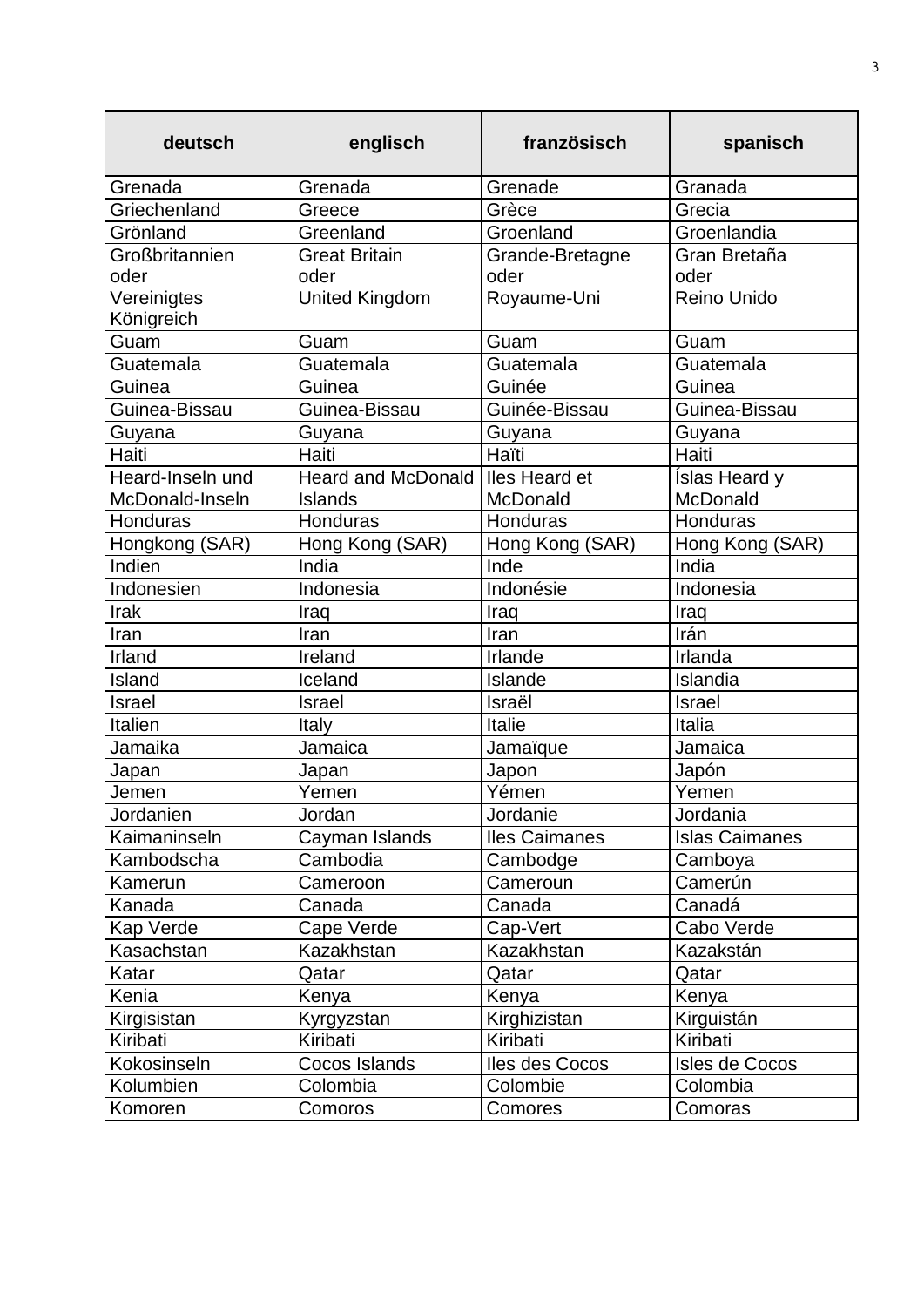| deutsch               | englisch                   | französisch            | spanisch              |
|-----------------------|----------------------------|------------------------|-----------------------|
| Demokratische         | <b>Democratic Republic</b> | République             | República             |
| Republik Kongo        | of Congo                   | démocratique de        | Democrática de        |
|                       |                            | Congo                  | Congo                 |
| Republik Kongo        | <b>Republic of Congo</b>   | République de<br>Congo | República de Congo    |
| Demokratische         | <b>Democratic People's</b> | République populaire   | República Popular     |
| Volksrepublik Korea   | Republic of Korea          | démocratique de        | Democrática de        |
|                       |                            | Corée                  | Corea                 |
| Republik Korea        | Republic of Korea          | République de Corée    | República de Corea    |
| Kosovo                | Kosovo                     | Kosovo                 | Kosovo                |
| Kroatien              | Croatia                    | Croatie                | Croacia               |
| Kuba                  | Cuba                       | Cuba                   | Cuba                  |
| Kuwait                | Kuwait                     | Koweït                 | <b>Kuwait</b>         |
| Laos                  | Laos                       | Laos                   | Laos                  |
| Lesotho               | Lesotho                    | Lesotho                | Lesotho               |
| Lettland              | Latvia                     | Lettonie               | Letonia               |
| Libanon               | Lebanon                    | Liban                  | Libano                |
| Liberia               | Liberia                    | Libéria                | Liberia               |
| Libyen                | Libya                      | Libye                  | Libia                 |
| Liechtenstein         | Liechtenstein              | Lichtenstein           | Lichtenstein          |
| Litauen               | Lithuania                  | Lituanie               | Lituania              |
| Luxemburg             | Luxembourg                 | Luxembourg             | Luxembourg            |
| Macau                 | Macau (People's            | Macao (République      | Macao (República      |
| (Volksrepublik China) | Republic of China)         | populaire de Chine)    | Popular China)        |
| Madagaskar            | Madagascar                 | Madagascar             | Madagascar            |
| Malawi                | Malawi                     | Malawi                 | Malawi                |
| Malaysia              | Malaysia                   | Malaisie               | Malasia               |
| Malediven             | <b>Maldives</b>            | <b>Maldives</b>        | Maldivas              |
| Mali                  | Mali                       | Mali                   | Mali                  |
| Malta                 | Malta                      | <b>Malte</b>           | Malta                 |
| Marokko               | Morocco                    | Maroc                  | Marruecos             |
| Marshall-Inseln       | Marshall Islands           | <b>Iles Marshall</b>   | <b>Islas Marshall</b> |
| Mauretanien           | Mauritania                 | Mauritanie             | Mauritania            |
| <b>Mauritius</b>      | <b>Mauritius</b>           | Maurice                | Mauricio              |
| Mayotte               | Mayotte                    | Mayotte                | Mayotte               |
| Mazedonien            | Macedonia                  | Macédoine              | Macedonia             |
| Melilla               | Melilla                    | Melilla                | Melilla               |
| Mexiko                | Mexico                     | Mexique                | México                |
| Mikronesien           | Micronesia                 | Micronésie             | Micronesia            |
| Moldau                | Moldova                    | Moldova                | Moldova               |
| Monaco                | Monaco                     | Monaco                 | Mónaco                |
| Mongolei              | Mongolia                   | Mongolie               | Mongolia              |
| Montenegro            | Montenegro                 | Monténégro             | Montenegro            |
| Montserrat            | Montserrat                 | Montserrat             | Montserrat            |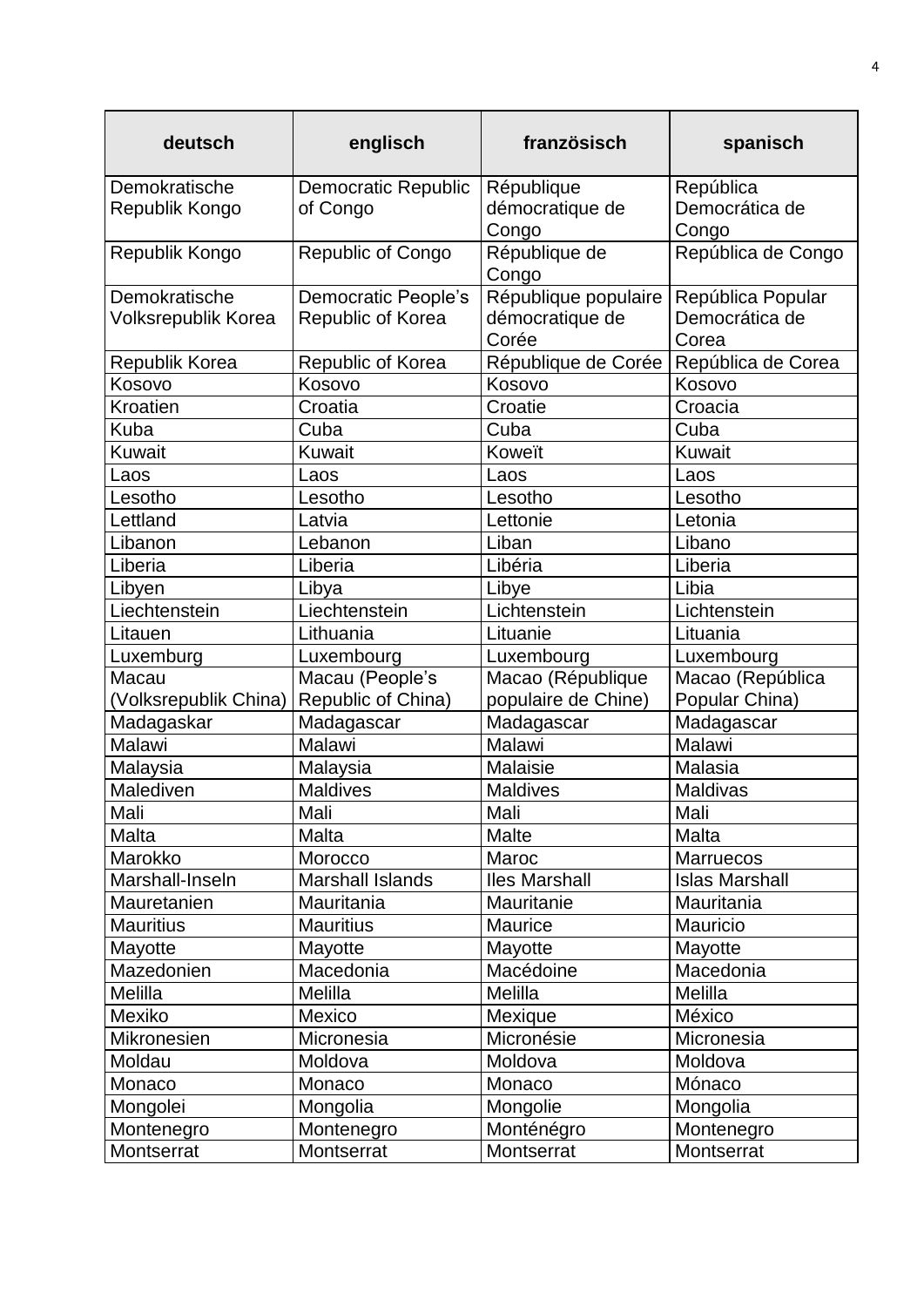| deutsch            | englisch                    | französisch                   | spanisch                      |
|--------------------|-----------------------------|-------------------------------|-------------------------------|
| <b>Mosambik</b>    | Mozambique                  | Mozambique                    | Mozambique                    |
| Myanmar            | Myanmar                     | Myanmar                       | Myanmar                       |
| Namibia            | Namibia                     | Namibie                       | Namibia                       |
| Nauru              | <b>Nauru</b>                | <b>Nauru</b>                  | <b>Nauru</b>                  |
| Nepal              | Nepal                       | Népal                         | Nepal                         |
| Neukaledonien      | New Caledonia               | Nouvelle-Calédonie            | Nueva Caledonia               |
| Neuseeland         | New Zealand                 | Nouvelle-Zélande              | Nueva Zelanda                 |
| Nicaragua          | Nicaragua                   | Nicaragua                     | Nicaragua                     |
| Niederländische    | <b>Netherlands Antilles</b> | <b>Antilles</b>               | <b>Antilles</b>               |
| Antillen           |                             | néerlandaises                 | <b>Neerlandesas</b>           |
| Niederlande        | <b>Netherlands</b>          | Pays-Bas                      | Países Bajos                  |
| Niger              | Niger                       | Niger                         | Niger                         |
| Nigeria            | Nigeria                     | Nigéria                       | Nigeria                       |
| <b>Niue</b>        | <b>Niue</b>                 | Noué                          | <b>Niue</b>                   |
| Nördliche Marianen | <b>Northern Mariana</b>     | Mariannes de Nord             | Marianas de Norte             |
| Norfolk-Insel      | Norfolk Island              | <b>Ile Norfolk</b>            | <b>Isla Norfolk</b>           |
| Norwegen           | Norway                      | Norvège                       | Noruega                       |
| Österreich         | Austria                     | Autriche                      | Austria                       |
| Oman               | Oman                        | Oman                          | Omán                          |
| Pakistan           | Pakistan                    | Pakistan                      | Pakistán                      |
| Palästinensische   | Palestinian                 | <b>Territoires</b>            | <b>Territorios Palestinos</b> |
| Gebiete            | <b>Territories</b>          | palestiniens                  |                               |
| Palau              | Palau                       | Palaos                        | Palau                         |
| Panama             | Panama                      | Panama                        | Panama                        |
| Papua-Neuguinea    | Papua New Guinea            | Papouasie-Nouvelle-<br>Guinée | Papua Nueva<br>Guinea         |
| Paraguay           | Paraguay                    | Paraguay                      | Paraguay                      |
| Peru               | Peru                        | Pérou                         | Perú                          |
| Philippinen        | Philippines                 | Philippines                   | Filipinas                     |
| Pitcairn           | Pitcairn                    | Pitcairn                      | Pitcairn                      |
| Polen              | Poland                      | Pologne                       | Polonia                       |
| Portugal           | Portugal                    | Portugal                      | Portugal                      |
| Réunion            | Reunion                     | Réunion                       | Reunión                       |
| Ruanda             | Rwanda                      | Rwanda                        | Rwanda                        |
| Rumänien           | Romania                     | Roumainie                     | Rumania                       |
| <b>Russland</b>    | Russia                      | <b>Russie</b>                 | Rusia                         |
| Salomonen          | Solomon                     | Salomon                       | Salomón                       |
| Sambia             | Zambia                      | Zambie                        | Zambia                        |
| Samoa              | Samoa                       | Samoa                         | Samoa                         |
| San Marino         | San Marino                  | Saint-Marin                   | San Marino                    |
| Sao Tomé und       | Sao Tome and                | Sao Tomé et                   | Santo Tomé y                  |
| Principe           | Principe                    | Principe                      | Príncipe                      |
| Saudi Arabien      | Saudi Arabia                | Arabie saoudite               | Arabia Saudita                |
| Schweden           | Sweden                      | Suède                         | Suecia                        |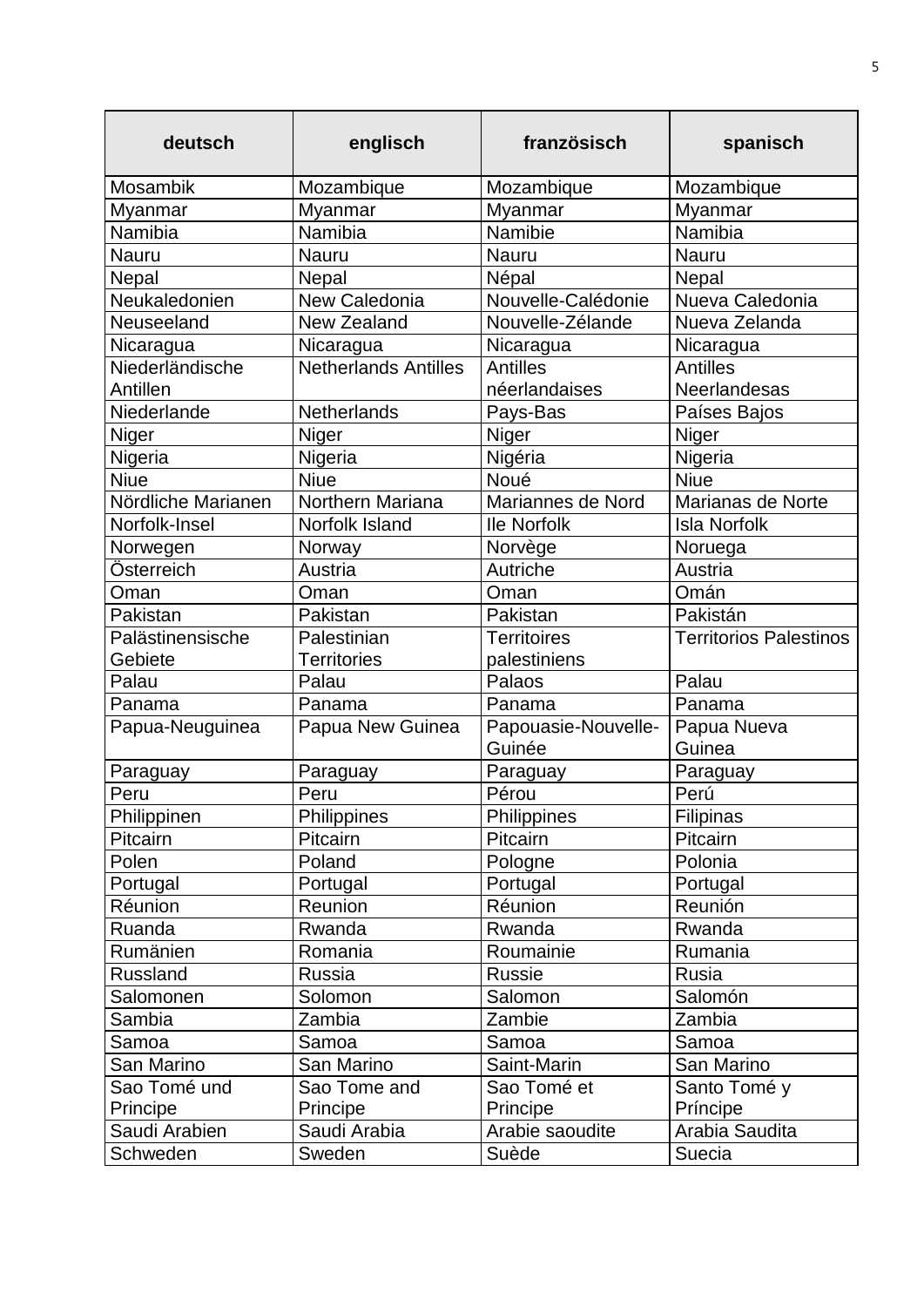| deutsch                                            | englisch                                                  | französisch                                      | spanisch                                           |
|----------------------------------------------------|-----------------------------------------------------------|--------------------------------------------------|----------------------------------------------------|
| Schweiz                                            | Switzerland                                               | <b>Suisse</b>                                    | Suiza                                              |
| Senegal                                            | Senegal                                                   | Sénégal                                          | Senegal                                            |
| Serbien                                            | Serbia                                                    | Serbie                                           | Serbia                                             |
| Seyschellen                                        | Seychelles                                                | Seychelles                                       | Seychelles                                         |
| Sierra Leone                                       | Sierra Leone                                              | Sierre Leone                                     | Sierre Leona                                       |
| Simbabwe                                           | Zimbabwe                                                  | Zimbabwe                                         | Zimbabawe                                          |
| Singapur                                           | Singapore                                                 | Singapour                                        | Singapur                                           |
| Slowakische<br>Republik                            | Slovak Republic                                           | République slovaque                              | República Eslovaca                                 |
| Slowenien                                          | Slovenia                                                  | Slovénie                                         | Eslovenia                                          |
| Somalia                                            | Somalia                                                   | Somalie                                          | Somalia                                            |
| Spanien                                            | Spain                                                     | Espagne                                          | España                                             |
| Sri Lanka                                          | Sri Lanka                                                 | Sri Lanka                                        | Sri Lanka                                          |
| St. Helena                                         | Saint Helena                                              | Sainte-Hélène                                    | Santa Elena                                        |
| St. Kitts und Nevis                                | Saint Kitts and Nevis                                     | Saint-Kitts-et-Nevis                             | Saint Kitts y Nevis                                |
| St. Lucia                                          | Saint Lucia                                               | Sainte-Lucie                                     | Santa Lucia                                        |
| St. Pierre und                                     | Saint Pierre and                                          | Saint-Pierre-et-                                 | San Pedro y                                        |
| Miquelon                                           | Miquelon                                                  | Miquelon                                         | Miquelón                                           |
| St. Vincent und die<br>Grenadinen                  | Saint Vincent and the<br>Grenadines                       | Saint Vincent et les<br>Grenadine                | San Vicente y las<br>Granadinas                    |
| Sudan                                              | Sudan                                                     | Soudan                                           | Sudán                                              |
| Republik Südafrika                                 | Republic of South<br>Africa                               | République Afrique<br>de Sud                     | República de<br>Sudáfrica                          |
| Südgeorgien und die<br>Südlichen<br>Sandwichinseln | South Georgia and<br>the South Sandwich<br><b>Islands</b> | Géorgie du Sud et<br>les îles Sandwich du<br>Sud | Georgia del Sur y las<br>islas Sandwich del<br>Sur |
| Süd-Sudan                                          | South Sudan                                               | Soudan du Sud                                    | Sur Sudán                                          |
| Suriname                                           | Suriname                                                  | Suriname                                         | Suriname                                           |
| Swasiland                                          | Swaziland                                                 | Swaziland                                        | Swazilandia                                        |
| Syrien                                             | Syria                                                     | Syrie                                            | <b>Siria</b>                                       |
| Tadschikistan                                      | Tajikistan                                                | Tadjikistan                                      | Tayikistán                                         |
| Taiwan                                             | Taiwan                                                    | Taiwan                                           | Taiwan                                             |
| Tansania                                           | Tanzania                                                  | Tanzanie                                         | Tanzania                                           |
| Thailand                                           | Thailand                                                  | Thaïlande                                        | Tailandia                                          |
| Timor-Leste                                        | Timor-Leste                                               | <b>Timor-Leste</b>                               | Timor-Leste                                        |
| Togo                                               | Togo                                                      | Togo                                             | Togo                                               |
| <b>Tokelau</b>                                     | <b>Tokelau</b>                                            | <b>Tokelau</b>                                   | <b>Tokelau</b>                                     |
| Tonga                                              | Tonga                                                     | Tonga                                            | Tonga                                              |
| <b>Trinidad und Tobago</b>                         | <b>Trinidad and Tobago</b>                                | Trinité-et-Tobago                                | Trinidad y Tabago                                  |
| <b>Tschad</b>                                      | Chad                                                      | Tchad                                            | Chad                                               |
| <b>Tschechische</b><br>Republik                    | <b>Czech Republic</b>                                     | République tchèque                               | República Checa                                    |
| Türkei                                             | Turkey                                                    | Turquie                                          | Turquía                                            |
| Tunesien                                           | Tunisia                                                   | Tunisie                                          | Túnez                                              |